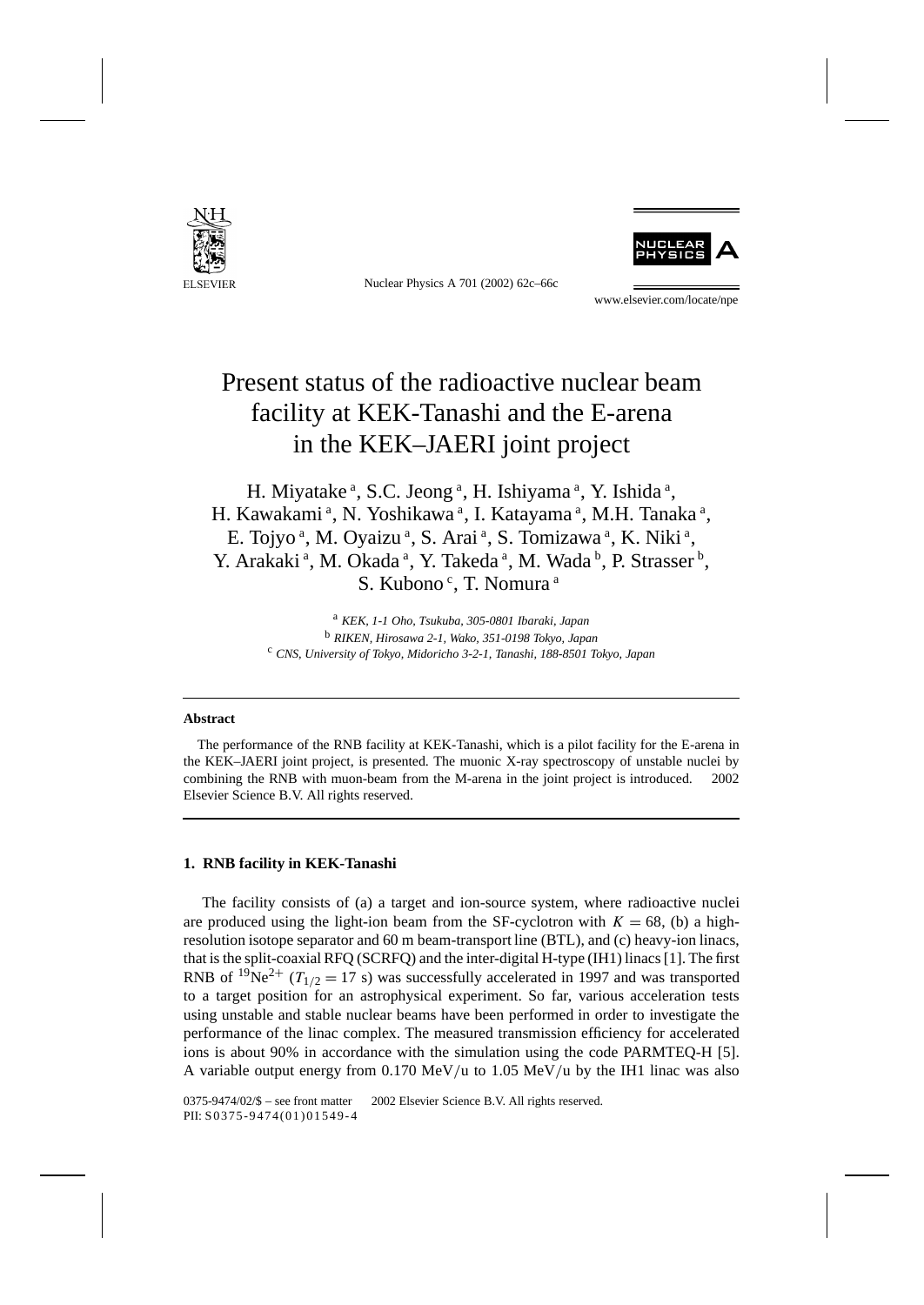confirmed by adjusting the gap voltage and rf-phase of each tank. All of the transmission efficiencies at various acceleration energies were over 80%.

We have also made considerable efforts to improve the transport efficiency of the 60 m BTL connecting an ISOL to the SCRFQ linac and the extraction efficiency of the production target–ion-source system. The transport efficiency of the 60 m BTL has greatly been improved by installing a newly developed ion-optical device consisting of 16 symmetrical electrodes, which realize various electric multipole fields from the dipole field to the hexadecapole one. This device was installed as a steering deflector just downstream to the ISOL extraction chamber. The other one was placed between the exit of the BTL and the SCRFQ linac as a quadrupole focussing device.

Table 1 summarizes the overall efficiency of the KEK-Tanashi RNB facility. It is noted that the linac acceleration scheme has a high acceleration efficiency in comparison with the cyclotron acceleration scheme, even though the beam intensity is considerably reduced due to the finite duty-factor (30%) of the SCRFQ linac. With the help of the existence of the bunching effect [4], the actual bunching efficiency was two times higher than the duty factor.

Table 2 summarizes the RNB species accelerated so far. As for the beam development and the preparation for some astrophysical experiments, the detailed descriptions can be found in Refs. [6,7], respectively. This facility was closed in September 1999, and all of

| Content                       | KEK-Tanashi           | Louvain-la-Neuve [2,3] |  |
|-------------------------------|-----------------------|------------------------|--|
| Primary beam                  | $30$ MeV, $2 \mu$ A   | 30 MeV, 200 µA         |  |
| Production yield              | $0.32 \times 10^{-3}$ | $0.78 \times 10^{-3}$  |  |
| Extraction efficiency (%)     | 30                    | 50                     |  |
| Ionization efficiency (%)     | 27                    | 10                     |  |
| Bunching efficiency (%)       | 60                    |                        |  |
| Transport efficiency (%)      | 65                    |                        |  |
| Acceleration efficiency (%)   | 85                    | 4                      |  |
| Overall efficiency (%)        | 2.7                   | 0.2                    |  |
| RNB intensity ( $pps/\mu A$ ) | $5 \times 10^7$       | $1 \times 10^7$        |  |

Efficiency of the RNB facility at KEK-Tanashi for  $19Ne^{2+}$  beam

Table 1

Table 2 Summary of RNB species available at the KEK-Tanashi

| Elements                          | Beam intensity at ISOL exit | Target           | Primary beam  | Ion source  |
|-----------------------------------|-----------------------------|------------------|---------------|-------------|
| (half-life)                       | $(pps/\mu A)$               |                  |               |             |
| $19Ne^{2+}$ (17.2 s)              | $2 \times 10^8$             | LiF              | Proton 30 MeV | <b>ECR</b>  |
| $18\text{Ne}^{2+}$ (1.67 s)       | $1 \times 10^6$             | LiF              | Proton 40 MeV | <b>ECR</b>  |
| $38K^{1+}$ (7.61 m)               | $3 \times 10^8$             | CaF <sub>2</sub> | $3$ He 70 MeV | Surface(Re) |
| $37K^{1+}$ (1.23 s)               | $1 \times 10^7$             | CaF <sub>2</sub> | $3$ He 70 MeV | Surface(Re) |
| $^{21}$ Na <sup>1+</sup> (22.5 s) | $5 \times 10^{6*}$          | CaF <sub>2</sub> | $3$ He 70 MeV | Surface(Ir) |
| $^{20}$ Na <sup>1+</sup> (0.45 s) | $3 \times 10^{5*}$          | CaF <sub>2</sub> | $3$ He 70 MeV | Surface(Ir) |

∗ These values should be multiplied by factor 2.5 for expected ones with Re-ionizer on the basis of the off-line test.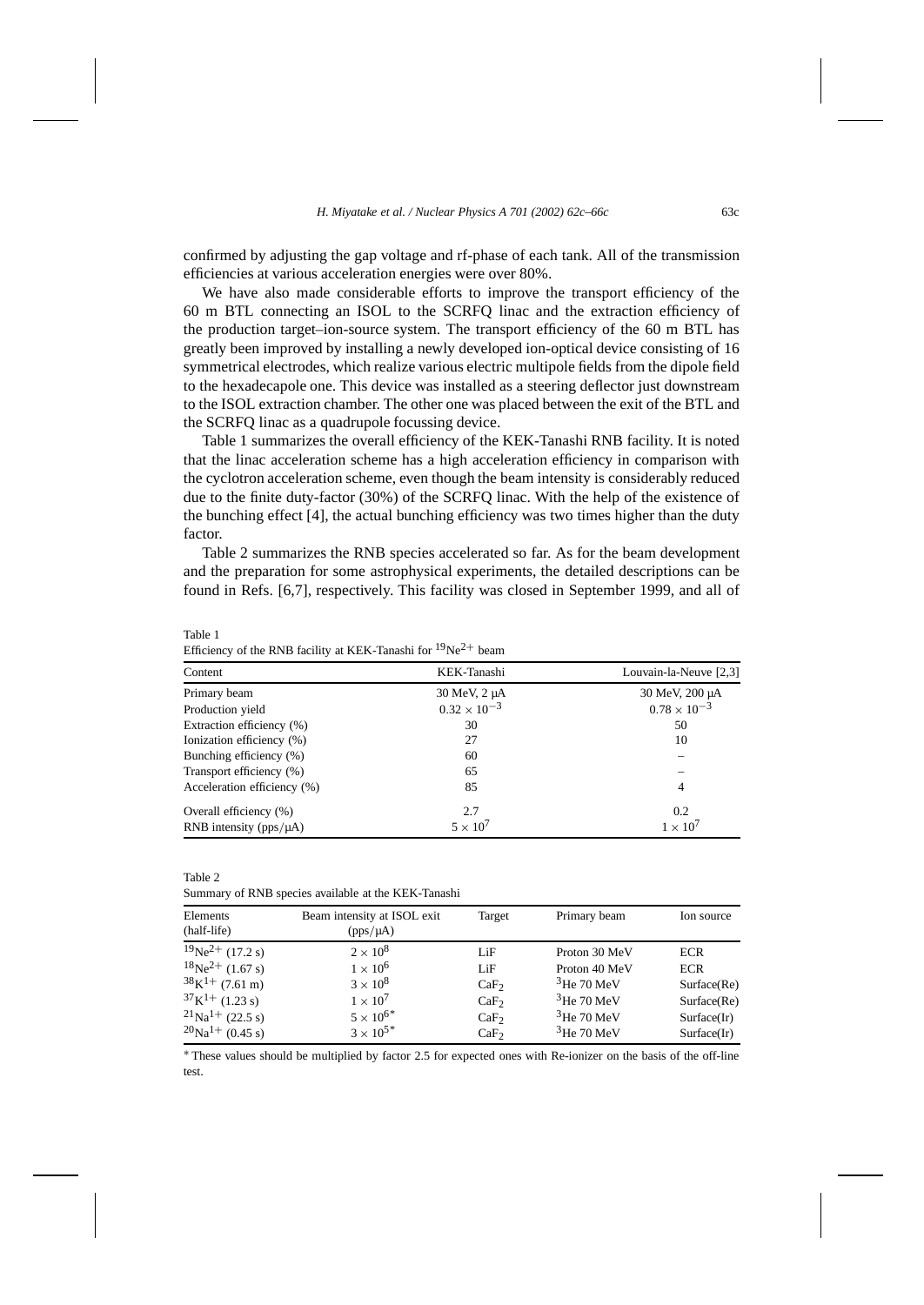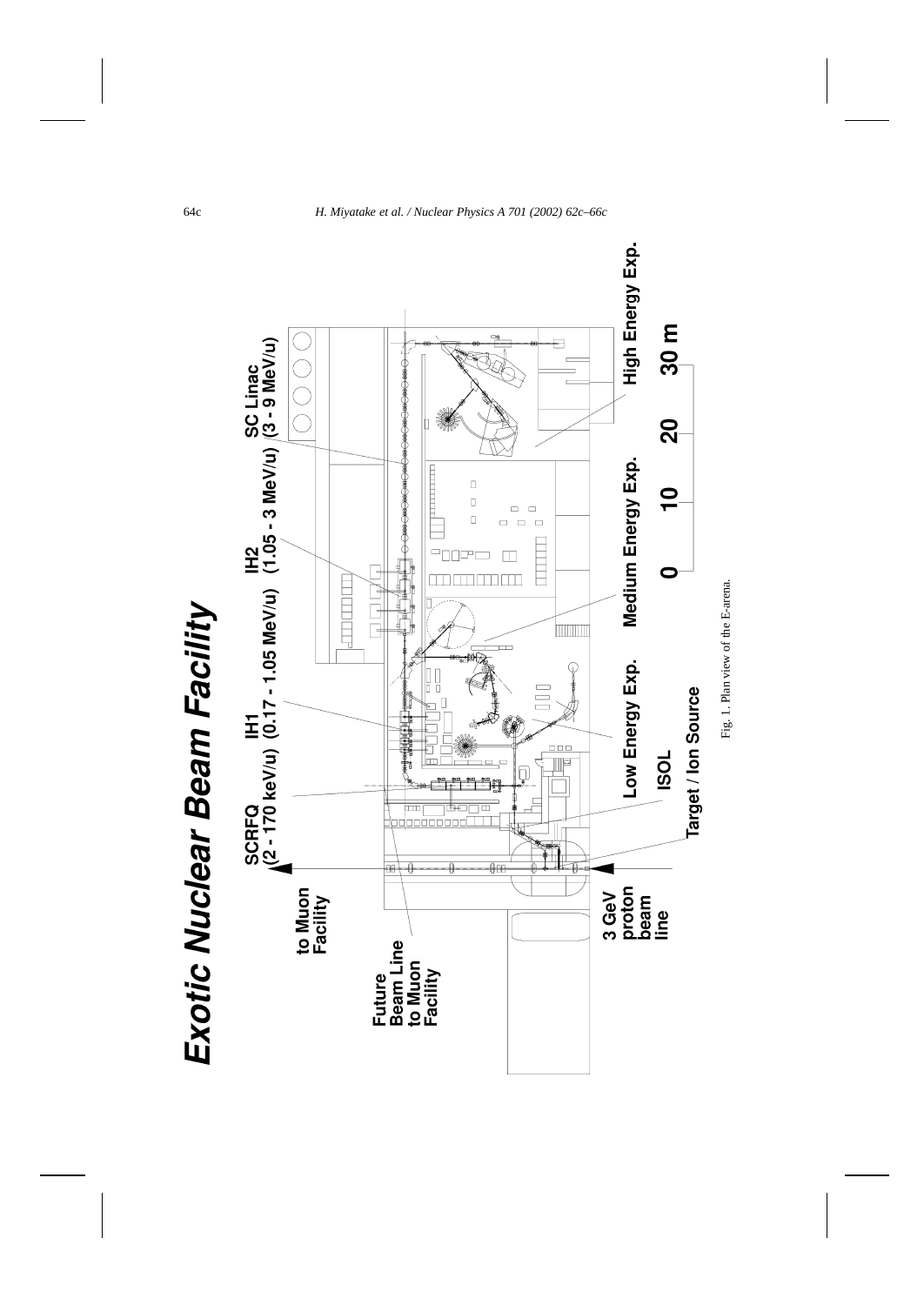the instruments are being planned to be transferred to the Tandem facility of JAERI for resumption of the research activities.

#### **2. E-arena in the KEK-JAERI joint project**

The E-arena is a second-generation RNB facility based on an ISOL and the linac postaccelerator scheme [9]. It uses a 333 µA proton beam from 3 GeV PS to supply a highquality intense RNB of various energies from nearly zero to 9 MeV*/*u. The production target is designed for a maximum beam loss of 50 kW. The aim of this arena is to open a new region of research in nuclear physics, nuclear astrophysics as well as multidisciplinary fields of science by means of RNB. A schematic layout of the E-arena experimental hall is shown in Fig. 1. It is noted that the ISOL, SCRFQ and IH1 linacs have already been constructed and are successfully in operation as mentioned above. They will be moved to the proposed facility, when completed, together with the Super Conducting (S.C.) linac presently working at Tandem facility of JAERI [8].

The charge distribution of nuclei is one of the most important physical quantities to understand the nuclear structure. Muonic X-ray spectroscopy is a versatile tool to determine mean charge radii of nuclei, since X-ray transition energies in muonic atoms are largely affected by the size of the nuclei. The joint project will open a unique opportunity to apply this tool to unstable nuclei by coupling RNB from the E-arena and  $\mu^-$ -beam from the M-arena [9].

It is well known, that negative muons implanted into a material tend to be captured by higher-*Z* atoms in it. Therefore radioactive muonic atoms can be formed by stopping  $\mu^-$ -beam and RNB in the same solid deuterium layer. We are planning to accomplish this, using the double layers stopper consisting of a solid hydrogen layer with several mm thickness and a solid deuterium layer with several micron thickness, which is often used in muon catalyzed fusion experiments [10]. When the energetic negative muon stopped in the hydrogen layer mixed with deuterons, some of converted dµ-atoms from pµ-atoms finally move from the hydrogen layer to the thin deuterium layer by the help of the Ramsauer– Townsend effect to establish the concentration of  $d\mu$ -atoms. Hence muons of  $d\mu$ -atoms would be transferred to the radioactive atoms with higher-*Z* to form the radioactive muonic atoms, if the radioactive atoms are implanted in the same deuterium layer simultaneously. According to our preliminary estimation, assuming  $10^{10}$  s<sup>-1</sup>  $\mu$ <sup>-</sup>-beam available in the M-arena, we expect formation of  $10^8$ /s and  $10^2$ /s muonic atoms of doubly magic nuclei  $56$ Ni and  $132$ Sn, respectively.

## **References**

- [1] S. Kubono et al., Nucl. Phys. A 616 (1997) 11c.
- [2] P. Decrock et al., in: Proc. of 2nd Int. Conf. RNB, Louvain-la-Neuve, Belgium, 1991, Adam Higer, 1992, p. 121.
- [3] M. Loiselet et al., in: Proc. of 14th Int. Conf. Cyclotrons and their Application, Cape Town, South Africa, 1995, World Scientific, 1996, p. 629, and private communication.
- [4] T. Nomura et al., Nucl. Instrum. Methods B 93 (1994) 492.